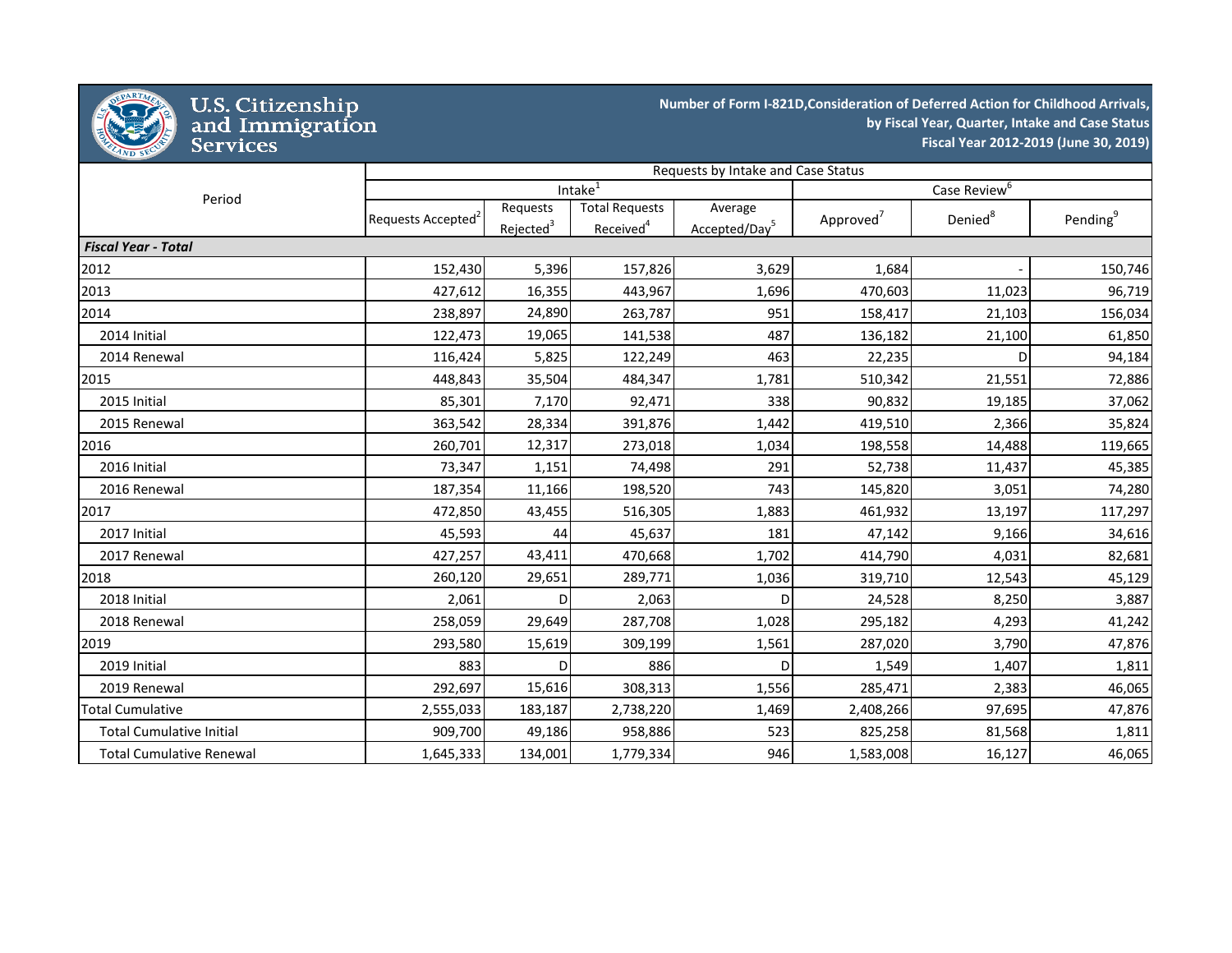|                                    | Requests by Intake and Case Status |                       |                       |                           |                       |                     |         |  |  |
|------------------------------------|------------------------------------|-----------------------|-----------------------|---------------------------|-----------------------|---------------------|---------|--|--|
| Period                             |                                    |                       | Intake <sup>1</sup>   | Case Review <sup>o</sup>  |                       |                     |         |  |  |
|                                    |                                    | Requests              | <b>Total Requests</b> | Average                   |                       | Denied <sup>8</sup> | Pending |  |  |
|                                    | Requests Accepted <sup>2</sup>     | Rejected <sup>3</sup> | Received <sup>4</sup> | Accepted/Day <sup>5</sup> | Approved <sup>'</sup> |                     |         |  |  |
| <b>Fiscal Year 2019 by Quarter</b> |                                    |                       |                       |                           |                       |                     |         |  |  |
| Q1. October - December             | 92,473                             | 5,027                 | 97,500                | 1,467                     | 89,455                | 1,419               | 46,721  |  |  |
| Q1. October - December Initial     | 308                                |                       | 309                   |                           | 737                   | 675                 | 2,780   |  |  |
| Q1. October - December Renewal     | 92,165                             | 5,026                 | 97,191                | 1,462                     | 88,718                | 744                 | 43,941  |  |  |
| Q2. January - March                | 102,990                            | 5,515                 | 108,505               | 1,688                     | 97,263                | 1,226               | 51,212  |  |  |
| Q2. January - March Initial        | 288                                | D.                    | 289                   |                           | 545                   | 486                 | 2,037   |  |  |
| Q2. January - March Renewal        | 102,702                            | 5,514                 | 108,216               | 1,683                     | 96,718                | 740                 | 49,175  |  |  |
| Q3. April - June                   | 98,117                             | 5,077                 | 103,194               | 1,533                     | 100,302               | 1,145               | 47,876  |  |  |
| Q3. April - June Initial           | 287                                | D.                    | 288                   |                           | 267                   | 246                 | 1,811   |  |  |
| Q3. April - June Renewal           | 97,830                             | 5,076                 | 102,906               | 1,528                     | 100,035               | 899                 | 46,065  |  |  |

*D - Data withheld to protect requestors' privacy.*

*- Represents zero.*

<sup>1</sup> Refers to a request for USCIS to consider deferred removal action for an individual based on guidelines described in the Secretary of Homeland Security's memorandum issued June 15, 2012.

 *Each request is considered on a case-by-case basis.*

 *See http://www.uscis.gov/childhoodarrivals.*

*<sup>2</sup> The number of new requests accepted at a Lockbox during the reporting period.*

*<sup>3</sup> The number of requests rejected at a Lockbox during the reporting period.*

*<sup>4</sup> The number of requests that were received at a Lockbox during the reporting period.*

*<sup>5</sup> The number of requests accepted per day at a Lockbox as of the end of the reporting period. Also note the average accepted per day for initial plus renewal will not equal the total average.*

*<sup>6</sup> The number of new requests received and entered into a case-tracking system during the reporting period.*

*<sup>7</sup> The number of requests approved during the reporting period.*

*<sup>8</sup> The number of requests that were denied, terminated, or withdrawn during the reporting period.*

*<sup>9</sup> The number of requests awaiting a decision as of the end of the reporting period.*

*NOTE: 1. Some requests approved or denied may have been received in previous reporting periods.*

 *2. The report reflects the most up-to-date estimate available at the time the report is generated.*

 *3. USCIS previously discovered that the query code used to generate this report had some flaws affecting the data in the "Pending" fields, such that the data in this field was over inclusive because it included*  cases that were not pending (e.g., cases that had been administratively closed or withdrawn). USCIS believes that it has corrected this issue in the query code and that this report provides a more accurate reflection of *pending cases. Note that if this report is compared to versions prior to the March 31, 2018 version that USCIS has published on its website, the prior versions reflect over inclusive data in the "Pending" fields.*

 *4. The Quarterly Report totals may not match the totals provided within the Demographics Reports due to differences in how the data is generated.*

 *5. USCIS previously discovered that the query code used to generate this report had some flaws affecting the data in the "Approved" and "Denied" fields, such that the data in this field was under reported*  because it did not include certain history action codes that are counted as approvals or denials. USCIS believes that it has corrected this issue in the query code and that this report provides a more accurate reflection o approved and denied cases. Note that if this report is compared to versions prior to the March 31, 2019 version that USCIS has published on its website, the prior versions reflect under reported data in the "Approved" *and "Denied" fields. The increase in the "Approved" and "Denied" counts has decreased the "Pending" counts.*

*Source: Department of Homeland Security, U.S. Citizenship and Immigration Services, Enterprise Citizenship and Immigration Services Centralized Operation Repository (eCISCOR), June 2019*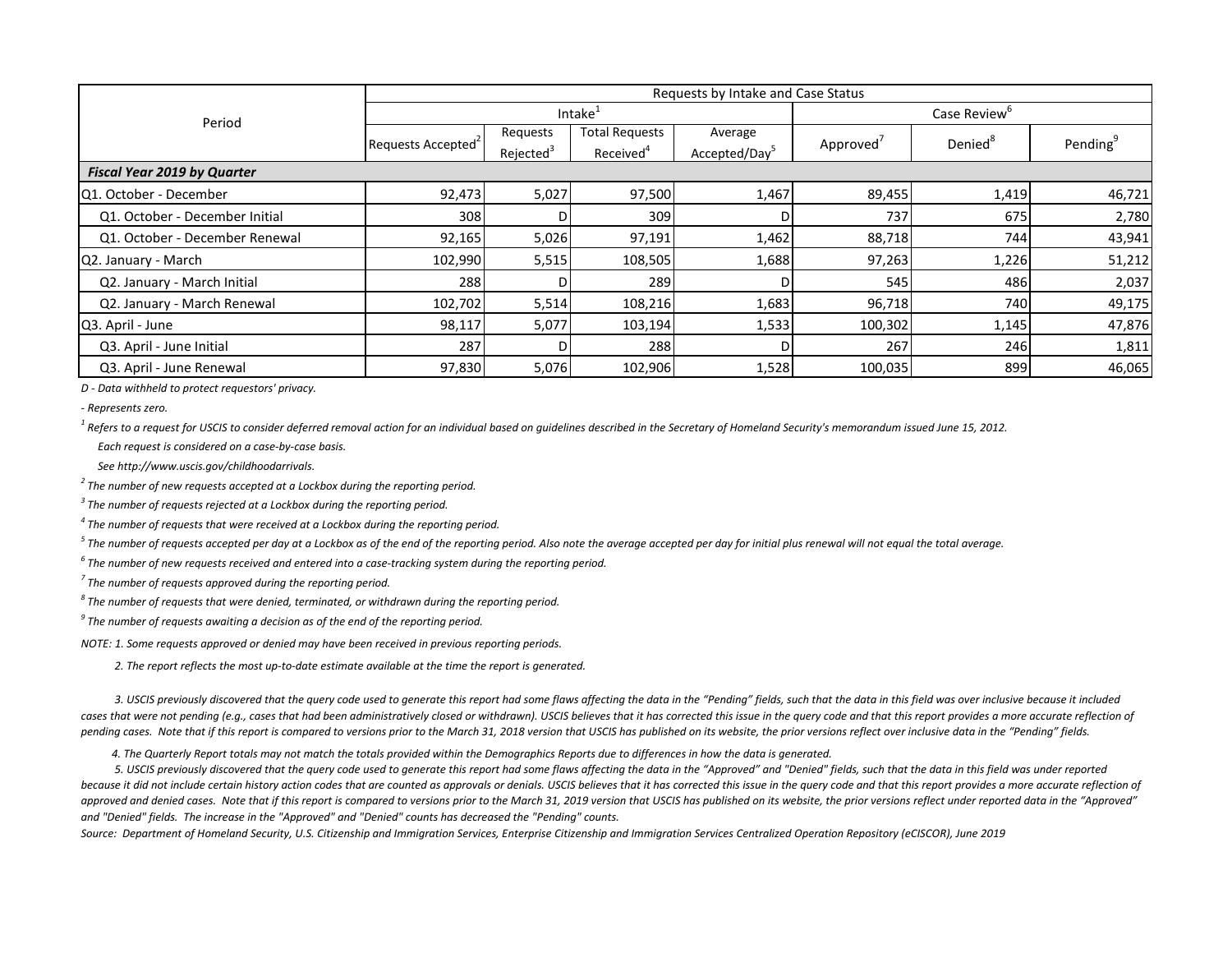| <b>Top Countries of Origin</b> |                 | <b>Accepted to Date<sup>1</sup></b> |                    | <b>Approved to Date<sup>2</sup></b> |           |              |  |
|--------------------------------|-----------------|-------------------------------------|--------------------|-------------------------------------|-----------|--------------|--|
|                                | <b>Initials</b> | <b>Renewals</b>                     | <b>Total</b>       | <b>Initials</b>                     | Renewals  | <b>Total</b> |  |
| <b>Grand Total</b>             | 909,700         | 1,645,333                           | 2,555,033          | 825,258                             | 1,583,008 | 2,408,266    |  |
| Mexico                         | 707,927         | 1,298,841                           | 2,006,768          | 649,571                             | 1,249,898 | 1,899,469    |  |
| El Salvador                    | 34,512          | 62,859                              | 97,371             | 29,747                              | 60,317    | 90,064       |  |
| Guatemala                      | 24,903          | 41,638                              | 66,541             | 20,956                              | 39,837    | 60,793       |  |
| Honduras                       | 22,703          | 39,160                              | 61,863             | 19,157                              | 37,436    | 56,593       |  |
| South Korea                    | 9,576           | 19,380                              | 28,956             | 9,006                               | 18,741    | 27,747       |  |
| Peru                           | 9,839           | 18,824                              | 28,663             | 9,294                               | 18,214    | 27,508       |  |
| Brazil                         | 8,640           | 14,278                              | 22,918             | 7,637                               | 13,827    | 21,464       |  |
| Ecuador                        | 7,797           | 13,622                              | 21,419             | 6,887                               | 13,081    | 19,968       |  |
| Colombia                       | 7,298           | 13,029                              | 20,327             | 6,752                               | 12,588    | 19,340       |  |
| Philippines                    | 5,125           | 9,781                               | 14,906             | 4,798                               | 9,525     | 14,323       |  |
| Argentina                      | 5,265           | 9,301                               | 14,566             | 4,949                               | 8,997     | 13,946       |  |
| India                          | 3,785           | 6,947                               | 10,732             | 3,262                               | 6,679     | 9,941        |  |
| Jamaica                        | 4,454           | 6,278                               | 10,732             | 3,546                               | 6,050     | 9,596        |  |
| Venezuela                      | 3,495           | 6,142                               | $\overline{9,637}$ | 3,199                               | 5,932     | 9,131        |  |
| Dominican Republic             | 3,841           | 5,450                               | 9,291              | 3,277                               | 5,250     | 8,527        |  |
| <b>Trinidad And Tobago</b>     | 3,090           | 4,720                               | 7,810              | 2,642                               | 4,576     | 7,218        |  |
| Uruguay                        | 2,649           | 4,443                               | 7,092              | 2,485                               | 4,292     | 6,777        |  |
| <b>Bolivia</b>                 | 2,241           | 4,290                               | 6,531              | 2,120                               | 4,133     | 6,253        |  |
| Costa Rica                     | 2,292           | 4,047                               | 6,339              | 2,104                               | 3,901     | 6,005        |  |
| Poland                         | 2,007           | 3,427                               | 5,434              | 1,870                               | 3,313     | 5,183        |  |
| Chile                          | 1,911           | 3,482                               | 5,393              | 1,797                               | 3,361     | 5,158        |  |
| Pakistan                       | 1,953           | 3,438                               | 5,391              | 1,733                               | 3,289     | 5,022        |  |
| Nicaragua                      | 1,910           | 3,218                               | 5,128              | 1,668                               | 3,099     | 4,767        |  |
| Not Reported                   | 2,479           | 2,600                               | 5,079              | 1,791                               | 2,274     | 4,065        |  |
| Nigeria                        | 1,583           | 2,544                               | 4,127              | 1,337                               | 2,454     | 3,791        |  |
| All Others                     | 28,425          | 43,594                              | 72,019             | 23,673                              | 41,944    | 65,617       |  |

*D Data withheld to protect requestors' privacy.*

*- Represents zero.*

*1 The number of requests that were accepted to date of the reporting period.*

*2 The number of requests that were approved to date of the reporting period.*

*3 All fields with a blank in the country of birth field are included in the field "not reported."*

*NOTE: 1) Some requests approved or denied may have been received in previous reporting periods.* 

 *2) The report reflects the most up-to-date estimate data available at the time the report is generated.*

 *3) Ranked by total approvals.*

 *4) USCIS previously discovered that the query code used to generate this report had some flaws affecting the data in the "Approved" and "Denied" fields, such that the data in this field was under reported*  because it did not include certain history action codes that are counted as approvals or denials. USCIS believes that it has corrected this issue in the query code and that this report provides a more accurate reflection o approved and denied cases. Note that if this report is compared to versions prior to the March 31, 2019 version that USCIS has published on its website, the prior versions reflect under reported data in the "Approved" *and "Denied" fields.* 

*Source: Department of Homeland Security, U.S. Citizenship and Immigration Services, Enterprise Citizenship and Immigration Services Centralized Operation Repository (eCISCOR), June 2019*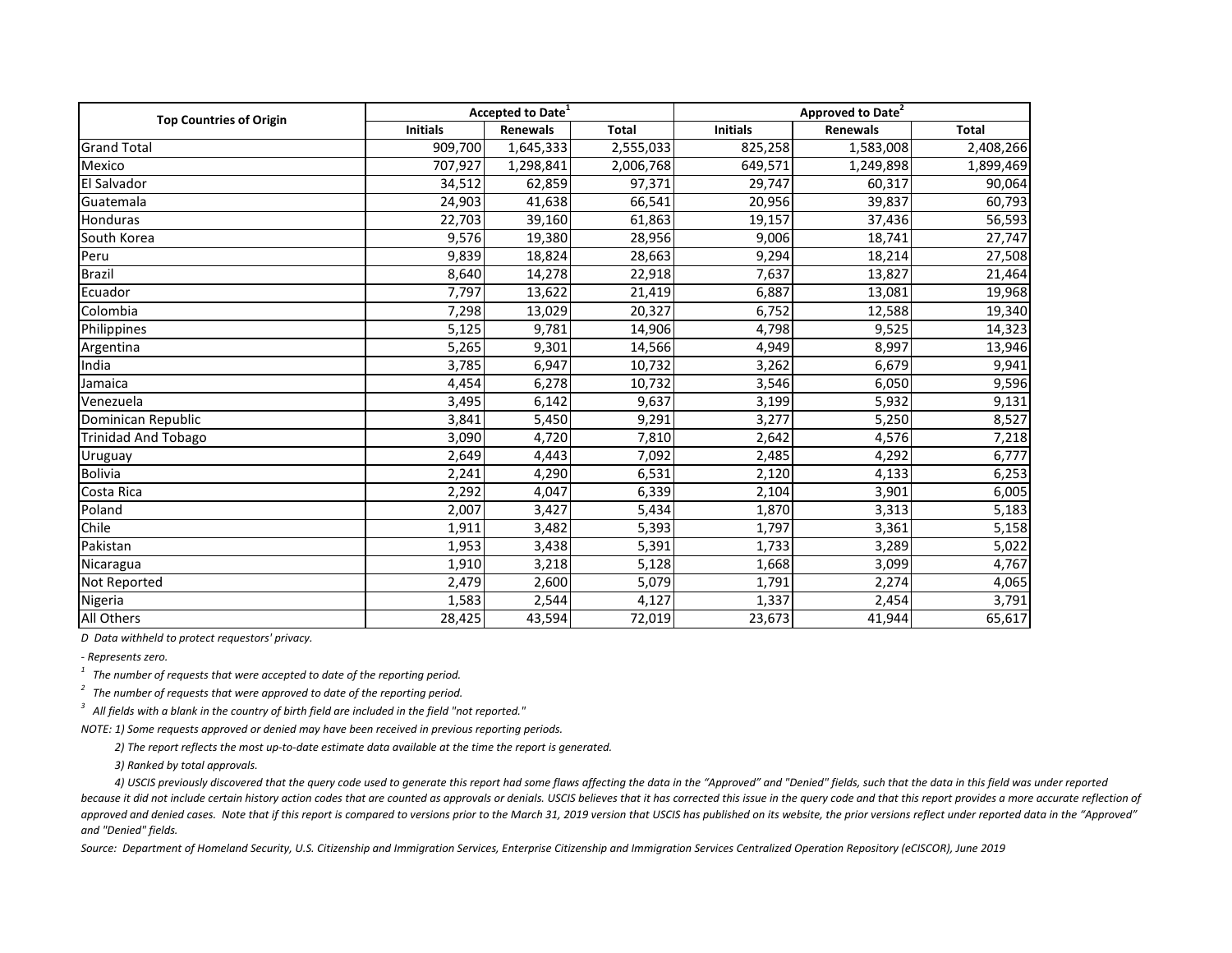| Residence          | Accepted to Date <sup>1</sup> |           |              | Approved to Date <sup>2</sup> |           |              |
|--------------------|-------------------------------|-----------|--------------|-------------------------------|-----------|--------------|
|                    | <b>Initials</b>               | Renewals  | <b>Total</b> | <b>Initials</b>               | Renewals  | <b>Total</b> |
| <b>Grand Total</b> | 909,700                       | 1,645,333 | 2,555,033    | 825,258                       | 1,583,008 | 2,408,266    |
| California         | 256,069                       | 473,919   | 729,988      | 238,255                       | 457,097   | 695,352      |
| Texas              | 150,071                       | 264,862   | 414,933      | 133,944                       | 254,847   | 388,791      |
| <b>Illinois</b>    | 47,919                        | 87,470    | 135,389      | 44,952                        | 83,767    | 128,719      |
| <b>New York</b>    | 46,642                        | 76,625    | 123,267      | 40,769                        | 73,724    | 114,493      |
| Florida            | 38,365                        | 64,297    | 102,662      | 32,625                        | 61,922    | 94,547       |
| Arizona            | 33,353                        | 61,490    | 94,843       | 30,329                        | 59,037    | 89,366       |
| North Carolina     | 31,949                        | 61,479    | 93,428       | 29,648                        | 59,363    | 89,011       |
| Georgia            | 30,325                        | 52,930    | 83,255       | 25,728                        | 50,790    | 76,518       |
| New Jersey         | 25,243                        | 43,752    | 68,995       | 22,152                        | 42,132    | 64,284       |
| Washington         | 20,869                        | 38,851    | 59,720       | 19,272                        | 37,321    | 56,593       |
| Colorado           | 20,367                        | 36,981    | 57,348       | 18,545                        | 35,369    | 53,914       |
| Nevada             | 15,249                        | 30,115    | 45,364       | 14,265                        | 29,109    | 43,374       |
| Virginia           | 13,873                        | 25,188    | 39,061       | 12,359                        | 24,153    | 36,512       |
| Oregon             | 12,770                        | 24,750    | 37,520       | 12,049                        | 23,857    | 35,906       |
| Indiana            | 11,677                        | 22,215    | 33,892       | 10,766                        | 21,370    | 32,136       |
| $\overline{Ut}ah$  | 11,576                        | 21,266    | 32,842       | 10,681                        | 20,437    | 31,118       |
| Maryland           | 11,473                        | 20,428    | 31,901       | 9,929                         | 19,594    | 29,523       |
| Tennessee          | 10,125                        | 18,534    | 28,659       | 9,111                         | 17,714    | 26,825       |
| Wisconsin          | 8,728                         | 16,324    | 25,052       | 8,179                         | 15,683    | 23,862       |
| Oklahoma           | 8,108                         | 15,329    | 23,437       | 7,480                         | 14,736    | 22,216       |
| Massachusetts      | 8,823                         | 14,778    | 23,601       | 7,667                         | 14,176    | 21,843       |
| Kansas             | 7,783                         | 14,385    | 22,168       | 7,312                         | 13,852    | 21,164       |
| South Carolina     | 7,718                         | 14,327    | 22,045       | 6,920                         | 13,735    | 20,655       |
| <b>New Mexico</b>  | 8,237                         | 13,386    | 21,623       | 7,602                         | 12,892    | 20,494       |
| Minnesota          | 7,081                         | 13,371    | 20,452       | 6,494                         | 12,818    | 19,312       |
| Michigan           | 7,110                         | 13,277    | 20,387       | 6,433                         | 12,737    | 19,170       |
| Pennsylvania       | 6,625                         | 11,407    | 18,032       | 5,694                         | 10,963    | 16,657       |
| Arkansas           | 6,015                         | 11,562    | 17,577       | 5,481                         | 11,113    | 16,594       |
| Connecticut        | 5,447                         | 9,413     | 14,860       | 4,880                         | 9,092     | 13,972       |
| Alabama            | 5,271                         | 9,455     | 14,726       | 4,697                         | 9,130     | 13,827       |
| Ohio               | 5,310                         | 9,361     | 14,671       | 4,624                         | 8,908     | 13,532       |
| Missouri           | 4,037                         | 7,498     | 11,535       | 3,744                         | 7,237     | 10,981       |
| Nebraska           | 3,994                         | 7,279     | 11,273       | 3,632                         | 6,980     | 10,612       |
| Idaho              | 3,650                         | 6,870     | 10,520       | 3,385                         | 6,544     | 9,929        |
| Kentucky           | 3,665                         | 6,638     | 10,303       | 3,274                         | 6,357     | 9,631        |
| lowa               | 3,224                         | 6,346     | 9,570        | 2,924                         | 6,089     | 9,013        |
| Louisiana          | 2,455                         | 4,192     | 6,647        | 2,149                         | 4,017     | 6,166        |
| Mississippi        | 1,845                         | 3,182     | 5,027        | 1,606                         | 3,065     | 4,671        |
| Delaware           | 1,675                         | 3,177     | 4,852        | 1,530                         | 3,039     | 4,569        |